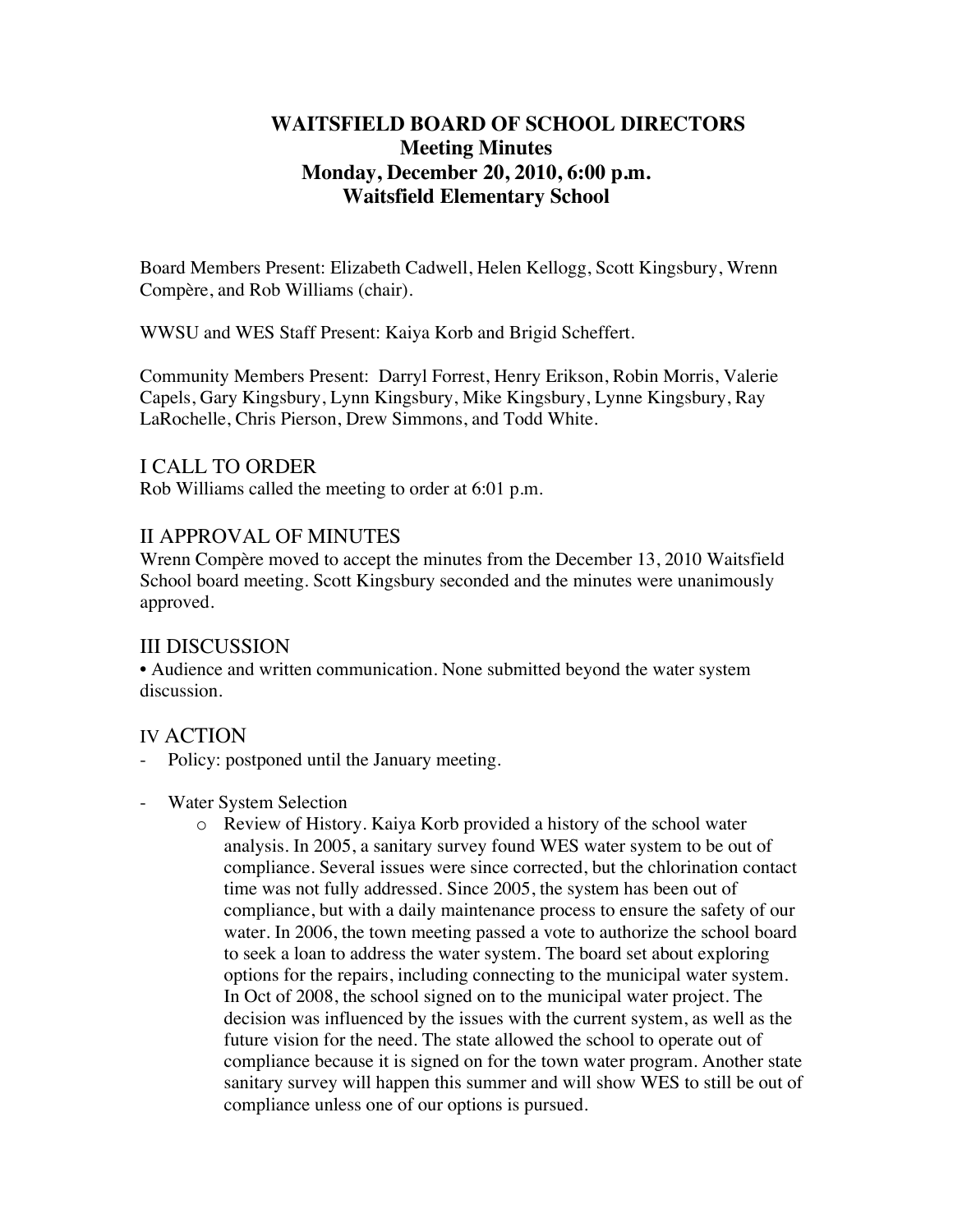- o Analysis of upgrades to current water system: The primary issue with our current system is that we don't have a disinfection system that meets state requirements. The system options currently discussed relate only to the school and no longer include the General Wait House and fire station, as they will join the municipal water system. Phelps Engineering offered estimates as follows:
	- A UV disinfection system for \$34,300
	- Chlorination only disinfection system (\$28,000).

Our current water system is maintained by Joe Robinson, the lead custodian, and requires ongoing training and certification. Also, our school lacks a full food service program primarily because our two septic systems are not built for the kind of waste generated by a food service program. The septic is limited by the wellhead protection zone.

Michael Kingsbury asked if either of the proposed systems could be installed without the engineering cost. Kaiya wasn't sure what level of engineering was required by our loan expectations. Kaiya noted that as the state would forgive loans up to \$25,000, \$9,000 is the top amount of new money needed to install one of these systems. There are maintenance costs for ongoing care, and so the school would put money into a capital improvement fund. Weston and Sampson projected putting \$5K a year toward that maintenance. This amount has not been set-aside in the past few years, in part because a capital expense plan was not in place. Another \$1,000 would be set aside for the training and time of internal WES personnel, making estimated ongoing annual costs approximately \$6,000.

Scott Kingsbury asked about this maintenance costs and if it exceeds what the school has spent in recent past. Kaiya noted that the systems maintenance has not been planned for in the past but addressed only when issues arise; we are now looking to anticipate those costs in advance throughout our facility.

If the school hooks up to the town system, the school stops being the water system operator and no longer conducts the testing; the town assumes this responsibility.

Michael Kingsbury asked how, if we've never spent money on maintenance, could the \$5,000 annually be reasonable. Kaiya noted that the capital improvement plan estimates are based on expected lifespan of the system; that is how we plan for all costs in our facility and doesn't match when an item actually breaks down. Kaiya looked into other schools' capital investments in water and \$5K annually is reasonable.

In summary, our current water system needs to be addressed. We know that the limitations of our current system, because of the proximity to the septic system, will impact future growth.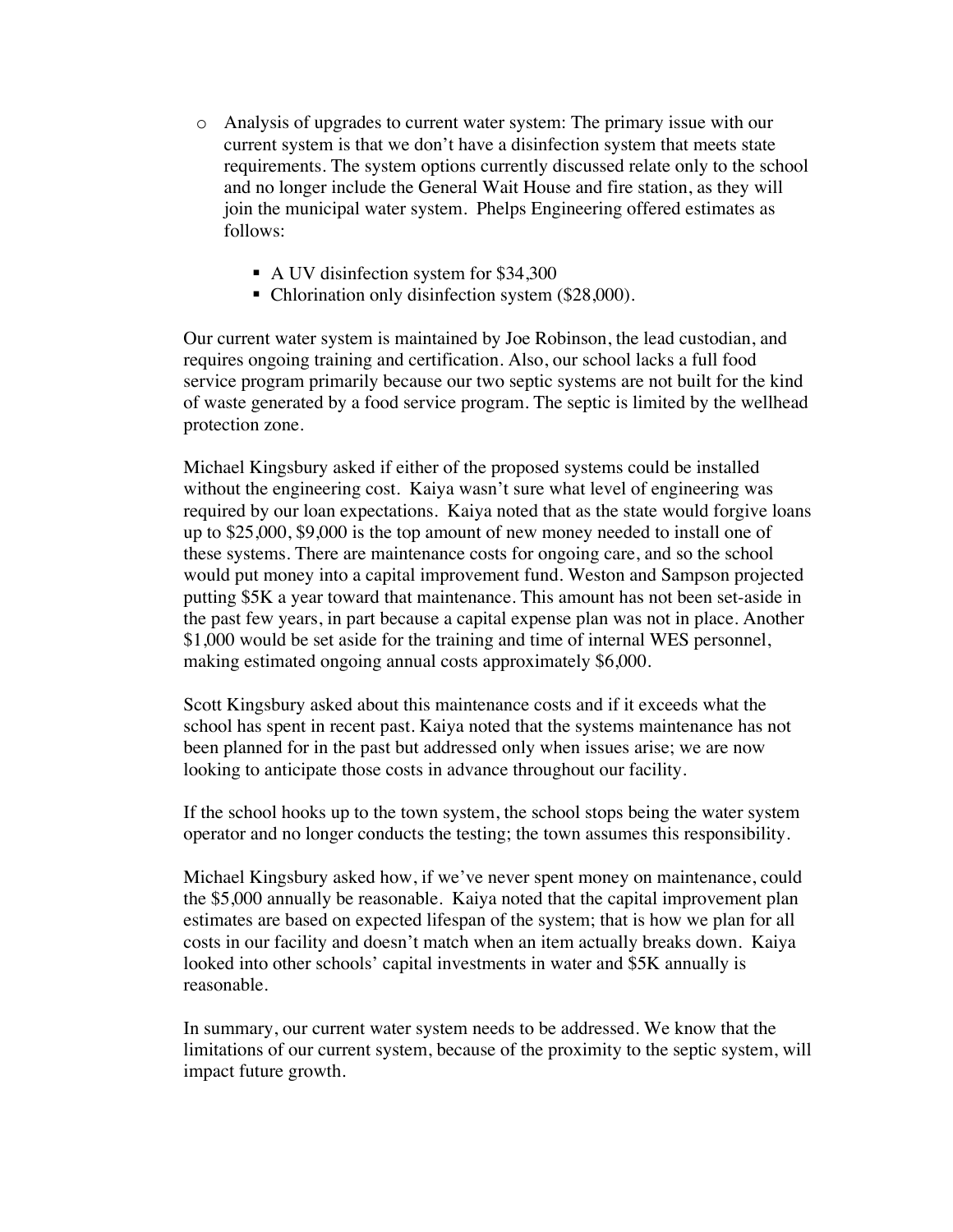Chris Pierson asked about the potential for the expansion of the septic by the town to support food program expansion. There are no current plans for municipal sewer.

- o Analysis of connection to Municipal Water System: Kaiya asked the Water Task Force to address the questions raised by the school board and the community members attending today's meeting. Kaiya provided an overview of her previous meeting with the task force. Specifically, the discussion led to a recalculation of the ERUs, which determines the amount the user is assessed. The WTF reduced the ERUs from 23.7 to 14.1. There was a misunderstanding of the school's current use, which does not include showers or food service. Robin Morris introduced the task force and spoke to the recalculation based on the added information provided. ERU stands for equivalent residential unit and is actually 240 gallons a day. Michael Kingsbury asked if a meter would allow people to recalibrate their ERU. Robin responded that the ERU costs are a proportion of the total costs. An ERU initially costs  $$850 - \frac{3}{4}$  debt service and  $\frac{1}{4}$  operations and maintenance. Additional users will drive the debt maintenance costs down. Users can expect costs to remain stable or decline over time. Michael Kingsbury noted that Waterbury has \$34 per ERU and Montpelier is paying \$38 per ERU. Michael stressed that the taxpayers are in some ways paying for those inflated ERU costs. Valerie Capels noted that those towns have paid off their dept service, and that we can expect our costs to drop significantly as we do so too. Robin highlighted that Waitsfield's program cost is carried by the user. Michael responded that the Waterbury system is much more advanced and not 40 years old. He noted that we are vulnerable to school closing every time there is an issue. The concern about school closing and the response rate of testing after an issue was discussed. Kaiya inquired with Eric Law at the state about the rate of system shut downs. Municipal systems do not have a history of any shut downs and are thought to be more stable than individual systems.
- o Robin Morris noted that the Fire Station and the Wait House would participate in the municipal water program. Other benefits Robin noted: potential for sprinkler use, increase area for potential septic system, reduced admin for the school, and reduction of chlorinated water. Henry Erikson spoke to the piping plan, which is to come through/under the parking lot and in through the front of the building. Michael Kingsbury noted that you'd need a 6" pipe to take advantage of the sprinkler option, while the current plan is to use 2" pipe.
- o The school could request 6" pipe at no additional cost. Henry spoke to ways they are reducing costs through rural development loans and grants. Through these funds, the cost of the work to connect to the buildings is being paid by the town. Kate Williams noted that you have to use the loan money first and then the grant money, so giving back the loan money would disable access to the grant money. The users are happy to have those initial costs offset.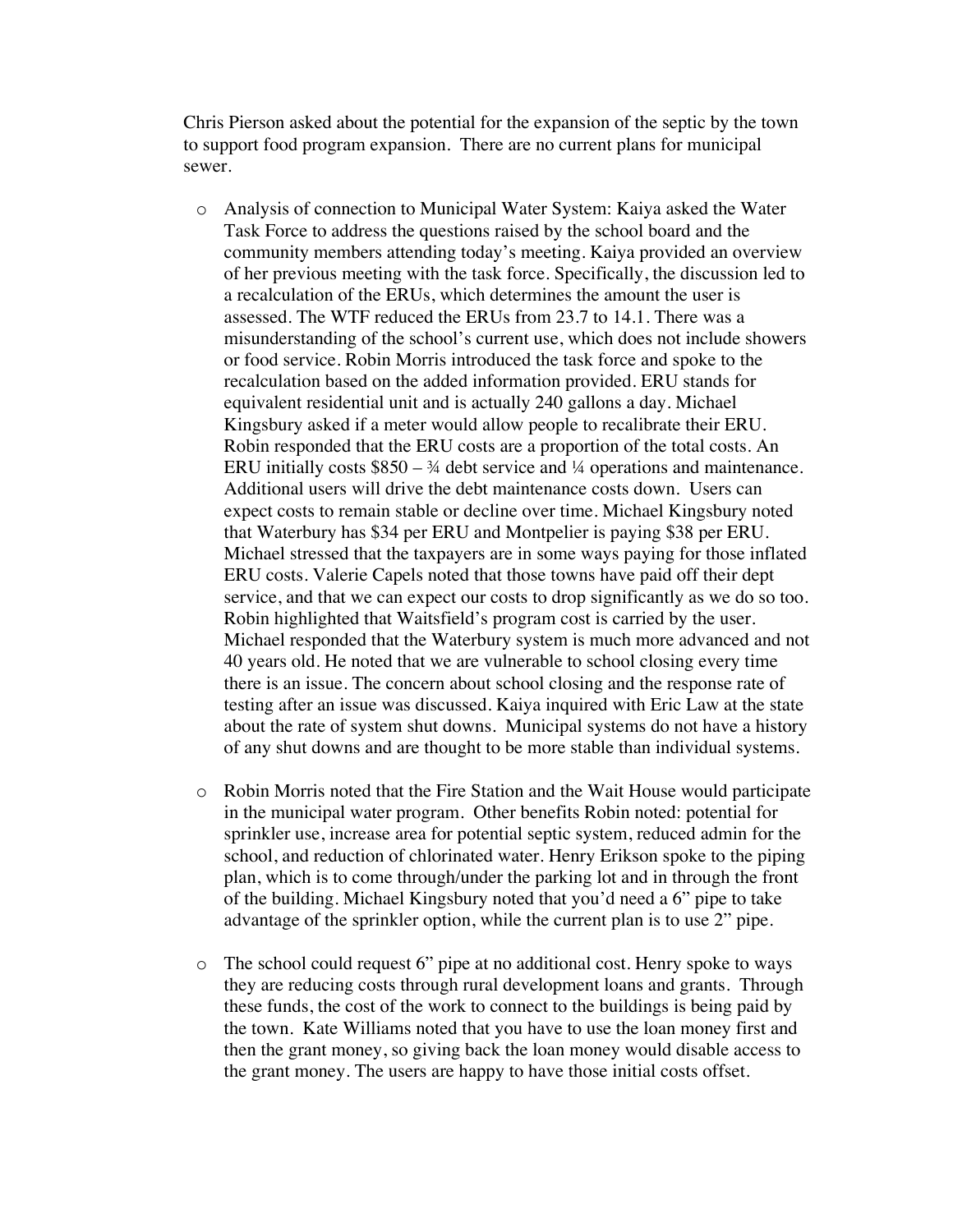- $\circ$  The school will be hooked up to the system in the summer of 2011. ANR met with the WTF and determined that they will be on track to have water in the system in Q3 of 2011. Kaiya inquired as to whether we will have access to our existing system until the new line is tested and the old line is cut off; yes. Michael asked about the need for internal work to hook up to the new town system, and Kaiya noted that there will be some and that it has been budgeted for. Michael noted that the WTF couldn't guarantee that the system will be in compliance by this summer or the start of the 2011-2012 year. He presented that the only way to be in compliance for sure is to do our own system. Michael asked about pursuing both municipal and our own systems. Kaiya noted that there is only one \$25K loan forgiveness program and that the redundant system would be a cost burden to the taxpayers. Kaiya spoke with Sterling Mountain about their work being done with minimal interruption to school in session. So, in the event that there was a need for an alternative system, we could do the work before or beyond the summer.
- The municipal system will not require chlorination treatment, given the ground source. The municipal water is tested regularly and would be in a position to chlorinate the water in the event of contamination. Kate Williams noted that the town chose a system that would not be continually chlorinated, with use of chlorination only in the event of contamination. Kaiya noted that the schools UV system is also said to need chlorination back up.
- Michael Kingsbury asked if there is a circulator on the 400K-gallon system to prevent stagnation. Robin committed to getting back to the group with the answer.
- The town's system will be gravity fed.
- Scott Kingsbury asked how many breakages we should expect in a winter season. Henry noted that the PVC piping should not be expected to break. Michael Kingsbury asked that we check with other systems, as any break in the system could be a lost school day.
- Michael Kingsbury tallied this municipal system to costs \$12K a year. Rob Williams asked if our use could be re-evaluated to lower our cost. Robin clarified that the cost of an ERU might be reduced annually, driven by the rate of new users. The only way your ERU would be reduced is if your waste waster permit is altered. Todd White asked if the costs to the school could go up if users drop out. There is no protection against that, but also no precedent of people dropping out of a water program.
- The water will be billed quarterly and that 2011 will be a pro-rated bill given the water slated to arrive in fall.
- Kaiya provided a summary and recommendation as follows. When considering the numbers only, the municipal system looks to be more expensive for the next couple of years, in the order of \$7,000 annually. Considering the value of options for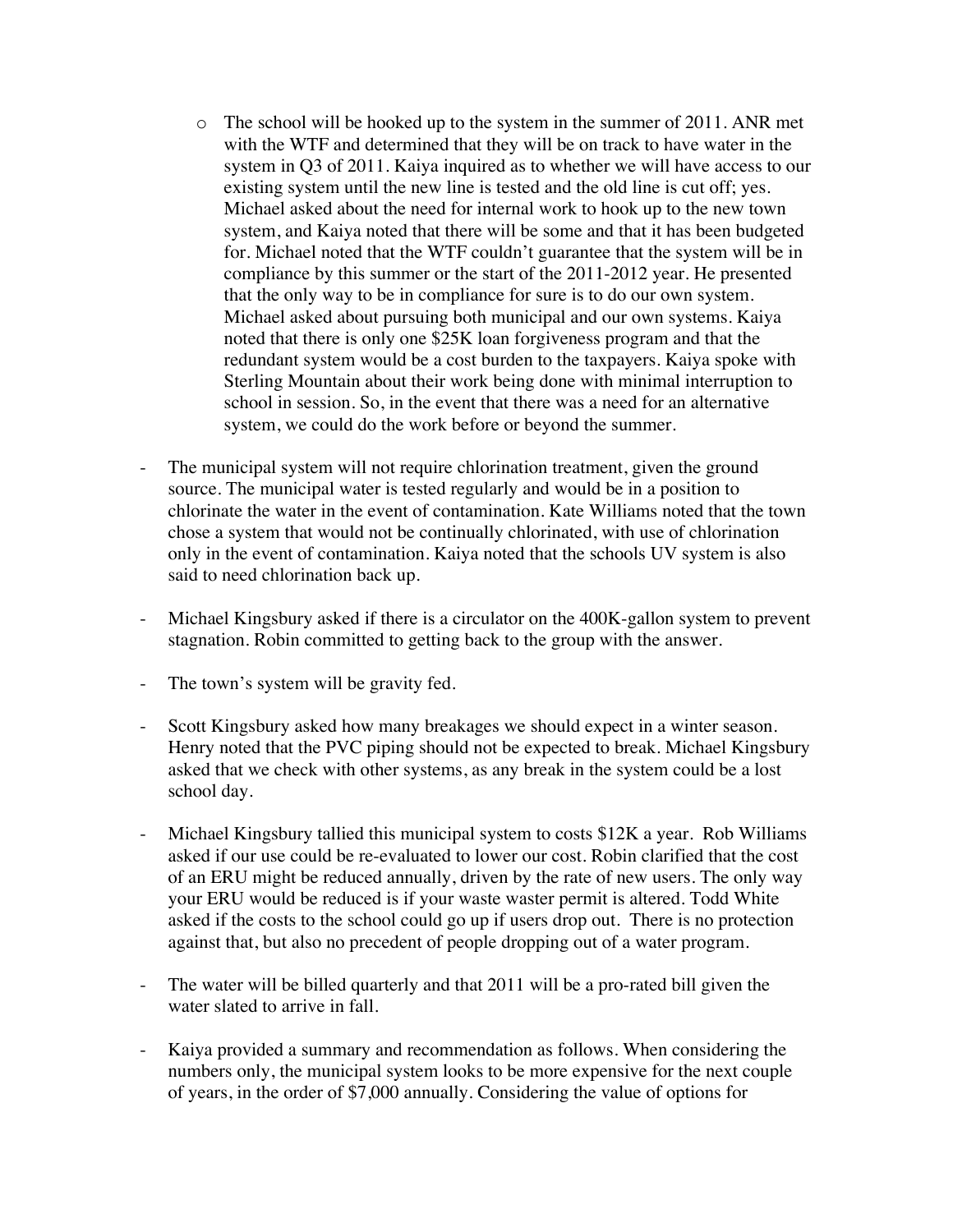expansion, installing a kitchen, potential value of sprinklers – she is disinclined to stick with our own system. Also, given the growth in this area of town and the vulnerability of our wellhead protection, we are exposed to greater risks. Finally, the board made a commitment in 2008 and the town has moved forward with that understanding. She recommends sticking with the school's commitment to the municipal system. Regardless, she is clear that we, the school, will have access to good water in either scenario. Scott Kingsbury asked if the school board was given dollar amounts in 2008, which Rob and Kaiya confirmed we were. He also asked what the lock is on the rate the town is quoting. Valerie noted that the debt service is a fixed amount and that the maintenance and operation costs are clear. Michael asked why the school did not take action after the town vote approved \$50K to replace the current system. He resents the imposition on the town's taxpayers again.

- Elizabeth Cadwell noted the difficulty of the decision and focused on the future growth of this community. She concurred with Scott Kingsbury that the yearly use fees for the public system seem high. Nevertheless, she understands why the town is attempting to increase the vitality of the village center and appreciates that the school is one of the town's most important assets. This could become an even greater consideration should consolidation of any type occur. Her feelings about the topic are mixed, and she would like to revisit the topic if it appears that the system may not become operational this year. She suggested a Plan "B," should we run into problems or decide that the price tag is simply too high.
- Michael Kingsbury feels he to be a supporter of a town water system but feels that this is being done poorly.
- Scott Kingsbury feels that the school board is too involved in the role of the town and task force.
- Todd White concurs that we need to disassociate from the community role and focus on the school board priorities.
- Gary Kingsbury asked if there is a third option which might be to stay with our existing system for the next five years, and hitch on at a later date when the ERUs are down. Henry noted that some lots have paid for a stub with no usage, in order to be able to sell the lots with that access in place. They pay debt service only. Kaiya asked what the debt service would be without usage fees. Answer: 75% of the ERU. Right now the hook up fee is \$7K and will be six times that in a few years.
- Chris Pierson asked why he couldn't hook up and connect, regardless of the usage. Robin clarified that you must pay the debt service to have a hook up.
- Robin Morris spoke as a business owner and the landlord to 10 businesses in his building. The town went ahead when the community said it would sign up. To drop out now would hurt each other user.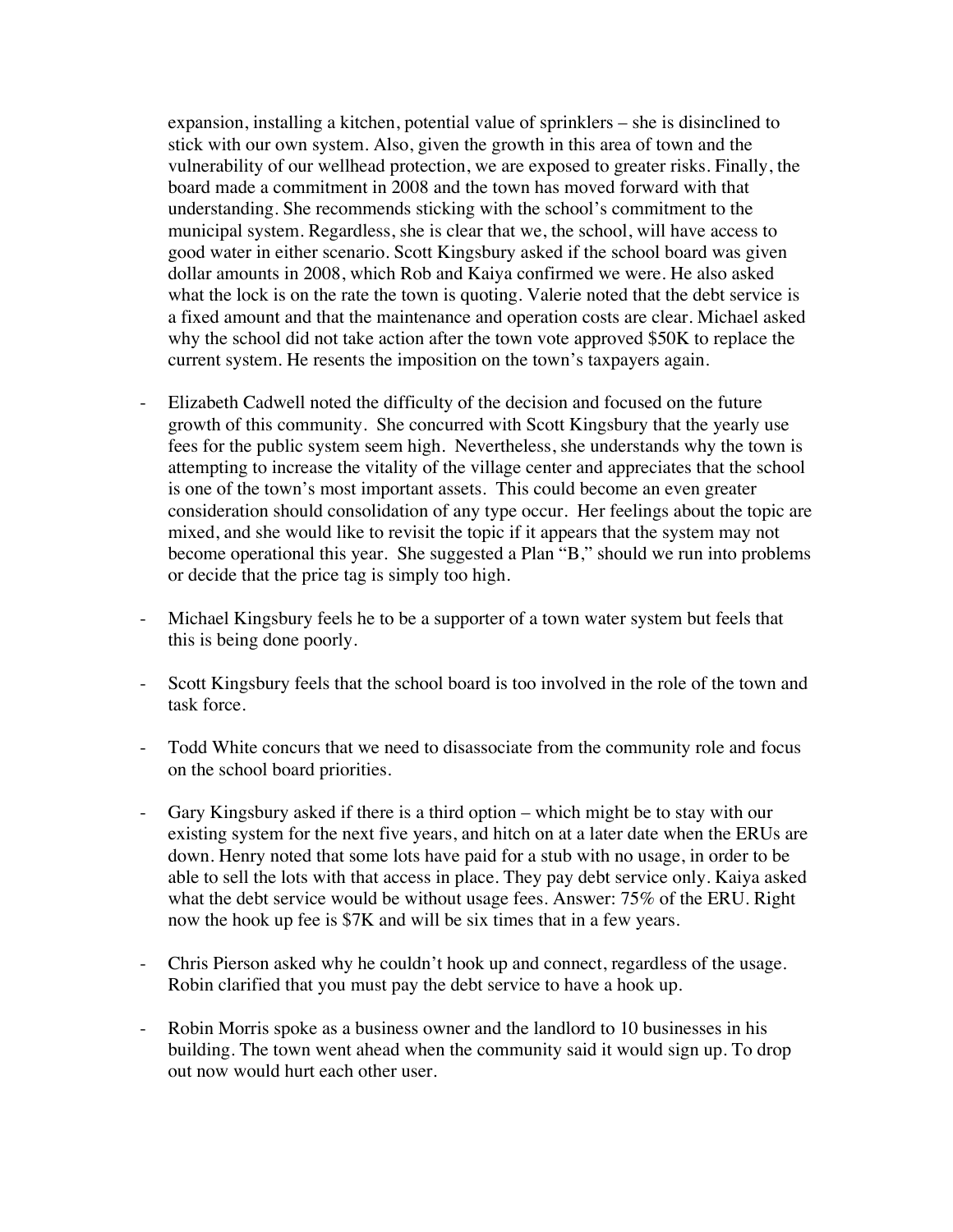- Lynne Kingsbury notes that we could have free water with a system upgrade. Kaiya noted that there is still a maintenance cost to a new system.
- Wrenn Compère noted that the school board had its eyes on the school and on the future options ahead of us when it chose the municipal water system in 2008. Now there are issues like potential consolidation and increased population that only further reinforce the decision.
- Valerie Capels resisted the temptation to speak to the impact on the community of having the school withdraw, but feels there are many meaningful points available for those interested. However, she noted that municipal water is a key ingredient to the success of Irasville and the potential growth and investment in our community. Septic systems and well head protected areas are creating a stagnant growth curve for the town.

Scott Kingsbury made a motion to withdraw from the contract and pursue upgrades to our current system through ultra violet disinfection. Wrenn Compère seconded.

#### Discussion:

Kaiya noted that we would lose the \$5,800 deposit paid and we'd be in breach of contract. Todd White asked if we are exposed to restitution by other water system participants. Kaiya is not clear on our risk regarding restitution. Scott does not want the school to be the brunt of this system. Wrenn Compère responded to feeling the tension around the community and feels we should not focus on the needs of local businesses growth or the sensitivities to those who would disagree; we should decide based on the needs of the school. Todd contributed that the time is now if we are going to do it, given the availability of grant monies. Elizabeth asked if you can reopen or not close well tanks once we hook up to the town water system. Kaiya clarified that one cannot resurrect our well source at a moment's notice, but we do have the option of not filling our well tanks.

Scott Kingsbury suggested that if the water project is not showing sufficient progress with the water project by August, that we revisit our plan. The board agreed.

Rob Williams' concerns with respect to the project were around the initial ERU calculation and the chlorination. Those have since been addressed and he is focused on the need for expanded use expected of this school.

The motion was not carried. Rob Williams, Wrenn Compère, and Helen Kellogg voted against the motion. Scott Kingsbury voted to pass the motion. Elizabeth Cadwell abstained.

The Board requested that we review the progress of the water project in the summer and evaluate our position again then.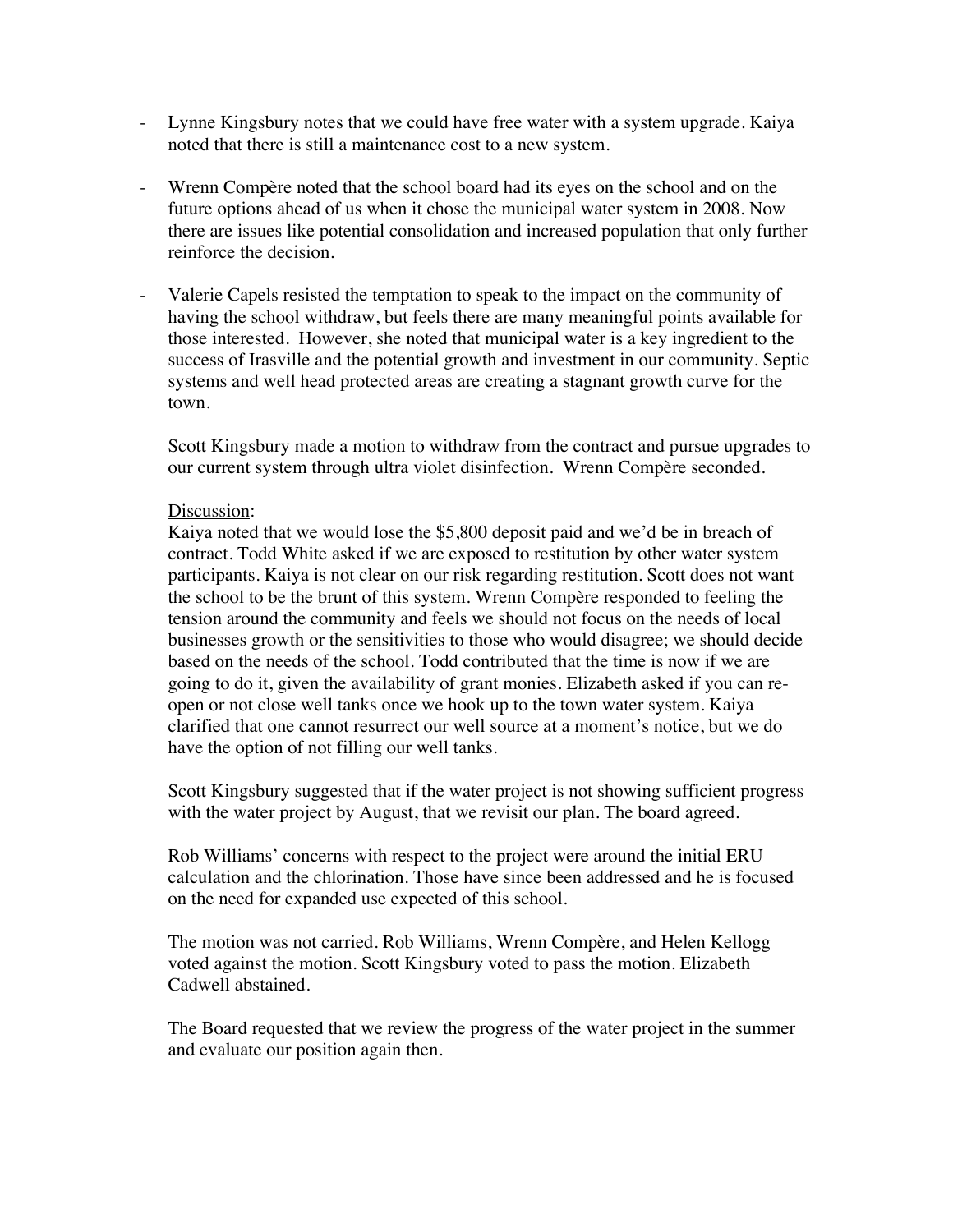#### V REPORTS

- Financial Report Kaiya spoke to the strong fund balance as appropriate and not a result of "padding" in the budget. Also, Kaiya noted that the special funds - like the sixth grade trip – were brought in to the school budget for greater transparency and oversight.
- Principals' report Kaiya spoke about the school moving along with great activity and progress around responsive classroom and science programming, per our action plan goals. Rob and Helen will plan to attend the school staff meeting at January  $4<sup>th</sup>$ , specifically to answer questions about the budgeting process.
- Superintendents Report There was a successful supervisory union board meeting. The SU is focused on the state reporting dates in December and January, going through 14 common policies. The goal is to update 28 policies for the year.
	- o Challenges for Change data show a savings of \$4M statewide. If all had participated we would have reached \$23M. However, if you add the \$4M above and the jobs money, it totals to \$23M. If none of the schools participated, the tax rate was going to stay at .6. If they all met the target, the change would be .81.
	- o The consolidation study monies were declined because we were not tackling K-12 governance as part of our consideration set. So, we will have to study the models on our own, or ask Waterbury Duxbury to create a K-12 board and have the potential to get \$20K study money. Brigid feels that is highly unlikely. Overall, the intent from the state was to foster the development of a K-12 board, which our SU schools are not interested in. In terms of the evolution of the supervisory union duties as of July 2012 (Act 153), Brigid feels that slow and steady wins the race, especially in the absence of direction from the state.
	- o With regard to consolidation, our numbers are still driving the need to consider consolidation, regardless of available study monies. A study group from the executive committee is needed. Governance issues are central. Montpelier feels that if we consolidate there will be real savings in the form of efficiencies.
- Washington West Representative Report Elizabeth Cadwell noted that the Superintendent's report on the SU meeting covered the executive meeting report.

The Class size policy needs to be reviewed on Monday, January  $10^{th}$  at 6:00 p.m. The following meeting is Monday, January  $17<sup>th</sup>$  at 6:00 p.m.